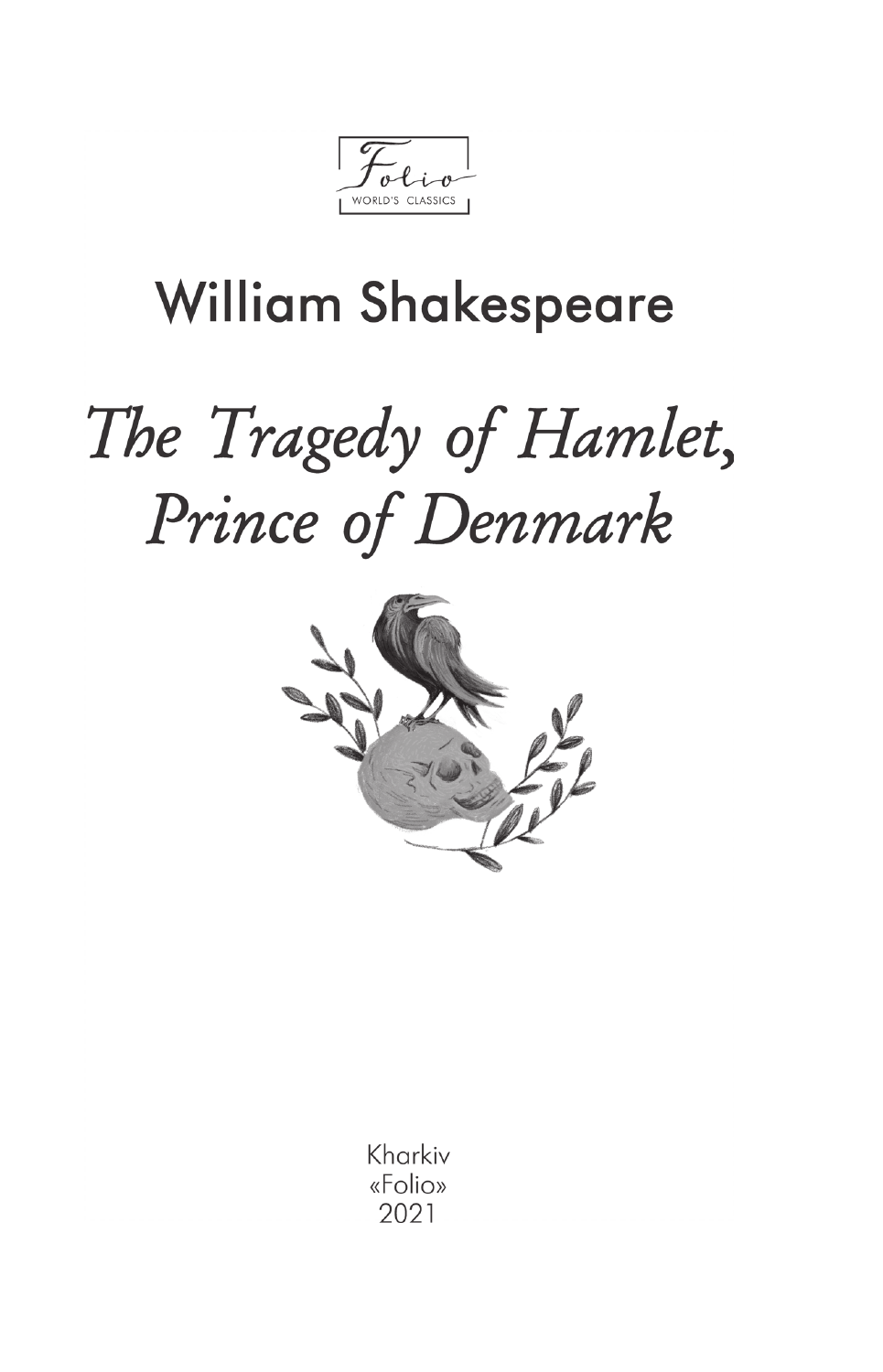### Dramatis Personae

HAMLET, Prince of Denmark. CLAUDIUS, King of Denmark, Hamlet's uncle. The GHOST of the late king, Hamlet's father. GERTRUDE, the Queen, Hamlet's mother, now wife of Claudius. POLONIUS, Lord Chamberlain. LAERTES, Son to Polonius. OPHELIA, Daughter to Polonius. HORATIO, Friend to Hamlet. FORTINBRAS, Prince of Norway. VOLTEMAND, Courtier. CORNELIUS, Courtier. ROSENCRANTZ, Courtier. GUILDENSTERN, Courtier. MARCELLUS, Officer. BARNARDO, Officer. FRANCISCO, a Soldier OSRIC, Courtier. REYNALDO, Servant to Polonius. PLAYERS. A Gentleman, Courtier. A Priest. Two Clowns, Grave-diggers. A Captain. English Ambassadors. Lords, Ladies, Officers, Soldiers, Sailors, Messengers, and Attendants.

*SCENE. Elsinore.*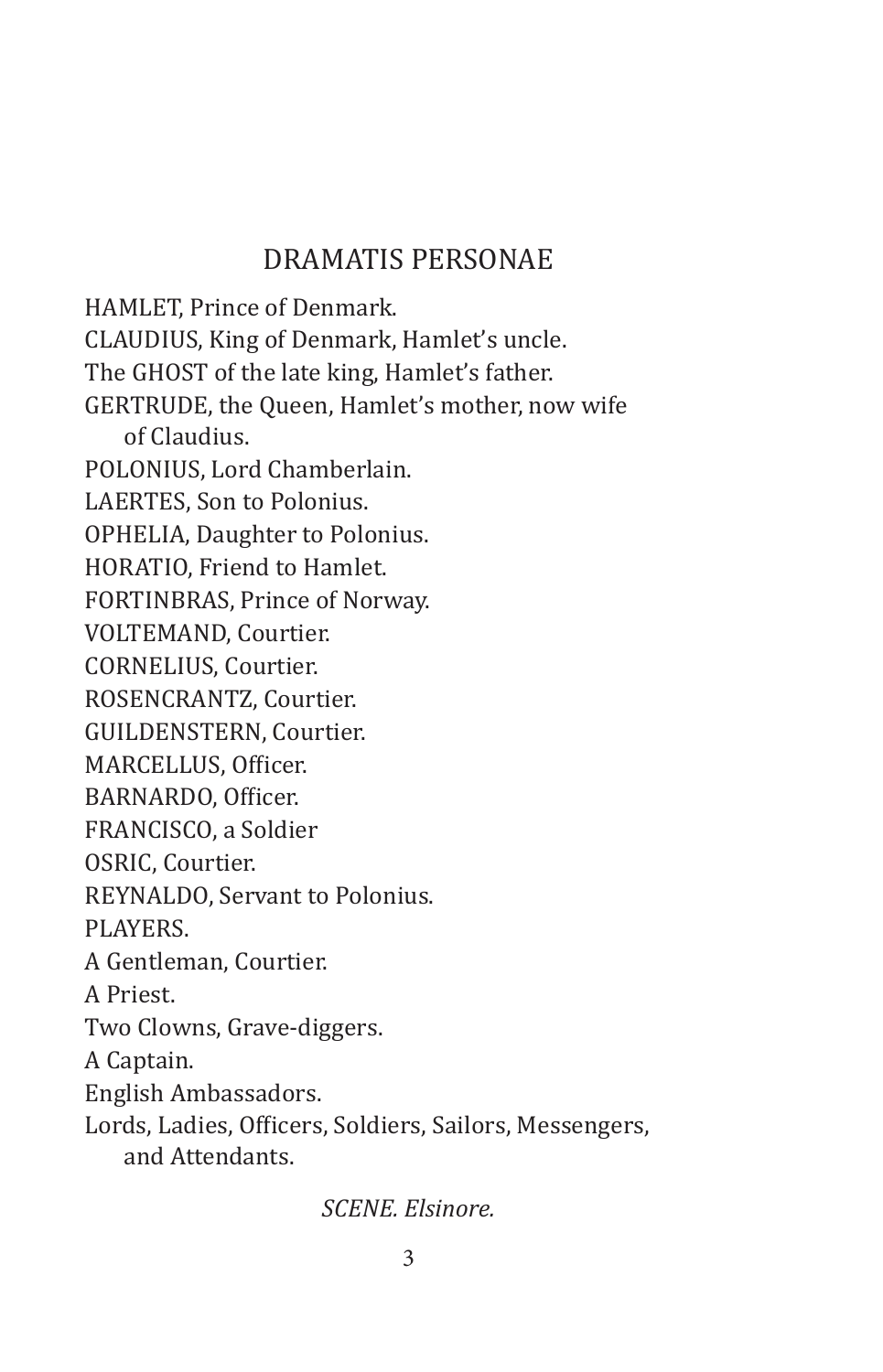# **ACT I**

# $S_{\text{cene I}}$

## Elsinore. A platform before the Castle.

*[Enter Francisco and Barnardo, two sentinels]*

**BARNARDO** 

Who's there?

FRANCISCO

Nay, answer me. Stand and unfold yourself.

BARNARDO

Long live the King!

FRANCISCO

Barnardo?

BARNARDO

He.

FRANCISCO

You come most carefully upon your hour.

BARNARDO

'Tis now struck twelve. Get thee to bed, Francisco.

#### **FRANCISCO**

For this relief much thanks: 'tis bitter cold, And I am sick at heart.

BARNARDO Have you had quiet guard?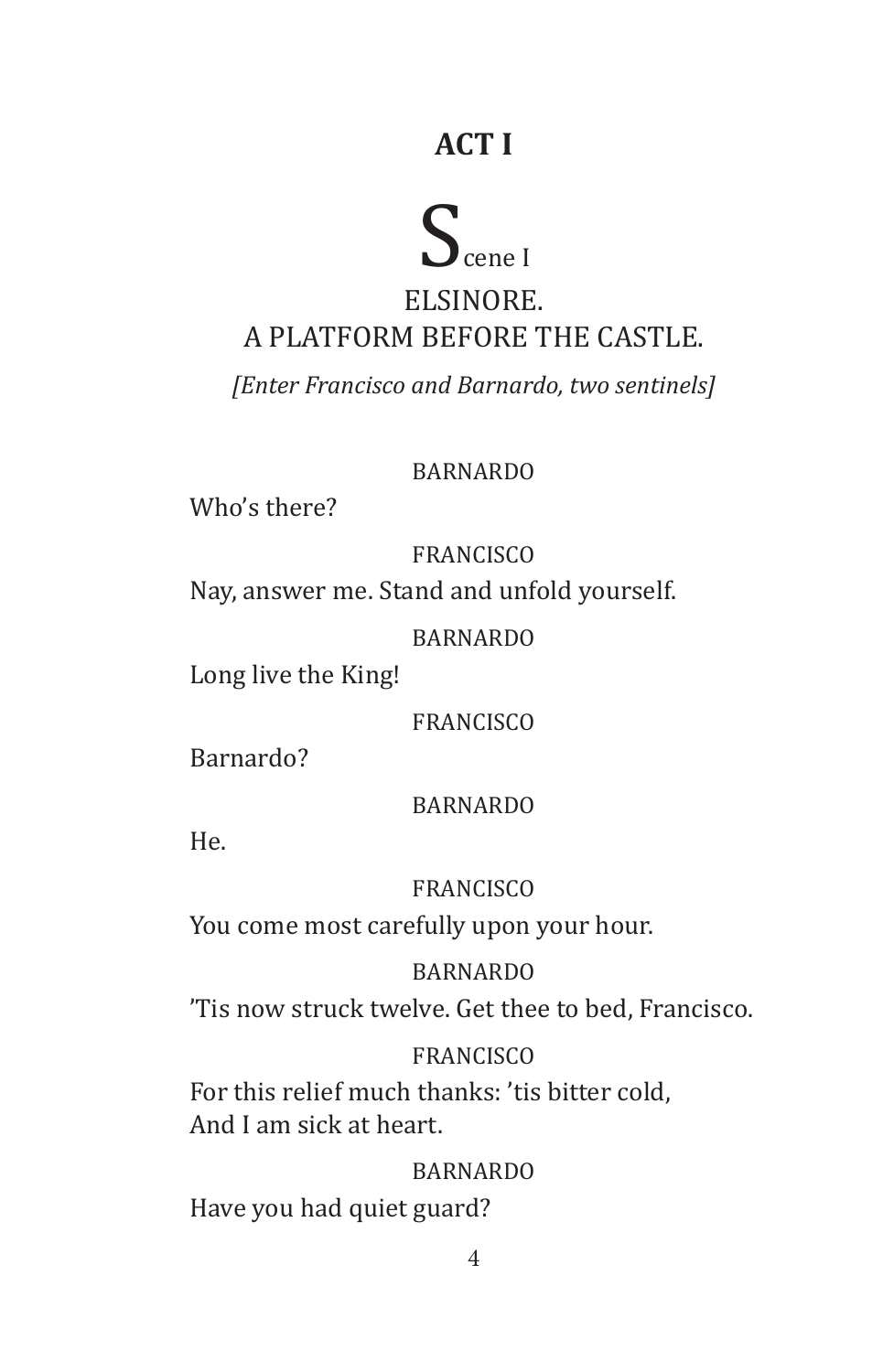#### **FRANCISCO**

Not a mouse stirring.

#### BARNARDO

Well, good night. If you do meet Horatio and Marcellus, The rivals of my watch, bid them make haste.

#### FRANCISCO

I think I hear them. Stand, ho! Who is there? *[Enter Horatio and Marcellus]*

#### HORATIO

Friends to this ground.

#### **MARCELLUS**

And liegemen to the Dane.

#### FRANCISCO

Give you good night.

#### **MARCELLIIS**

O, farewell, honest soldier, Who hath reliev'd you?

#### **FRANCISCO**

Barnardo has my place. Give you good night.

#### *[Exit]*

#### MARCELLUS

Holla, Barnardo!

#### BARNARDO

Say, What, is Horatio there?

#### HORATIO

A piece of him.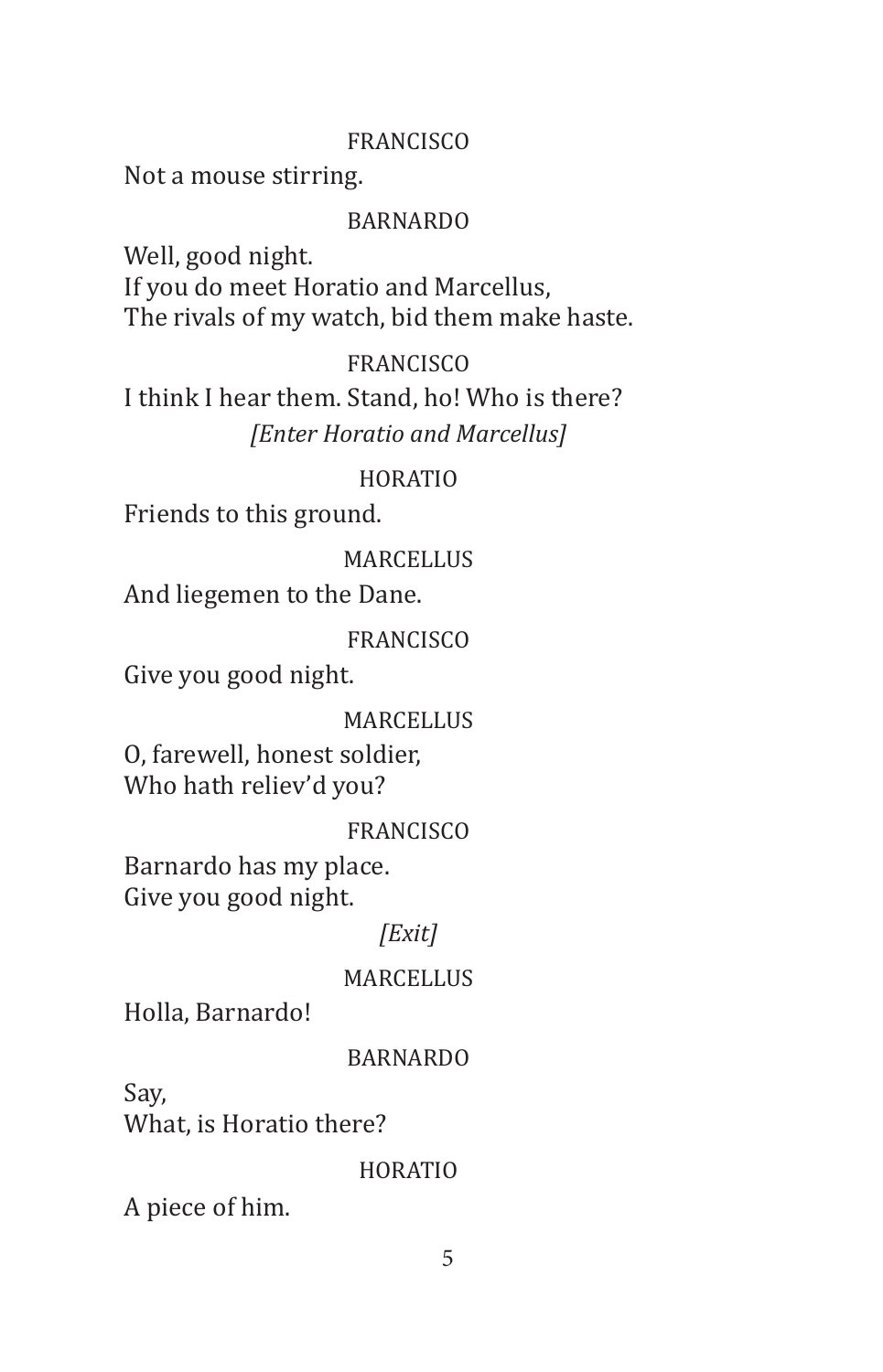# $S_{\text{cene V}}$

### A more remote part of the Castle.

#### *[Enter Ghost and Hamlet]*

#### HAMLET

Whither wilt thou lead me? Speak, I'll go no further.

#### GHOST

Mark me.

#### **HAMLET**

I will.

#### **GHOST**

My hour is almost come, When I to sulph'rous and tormenting flames Must render up myself.

#### HAMLET

Alas, poor ghost!

#### **GHOST**

Pity me not, but lend thy serious hearing To what I shall unfold.

#### HAMLET

Speak, I am bound to hear.

#### **GHOST**

So art thou to revenge, when thou shalt hear.

#### HAMLET

What?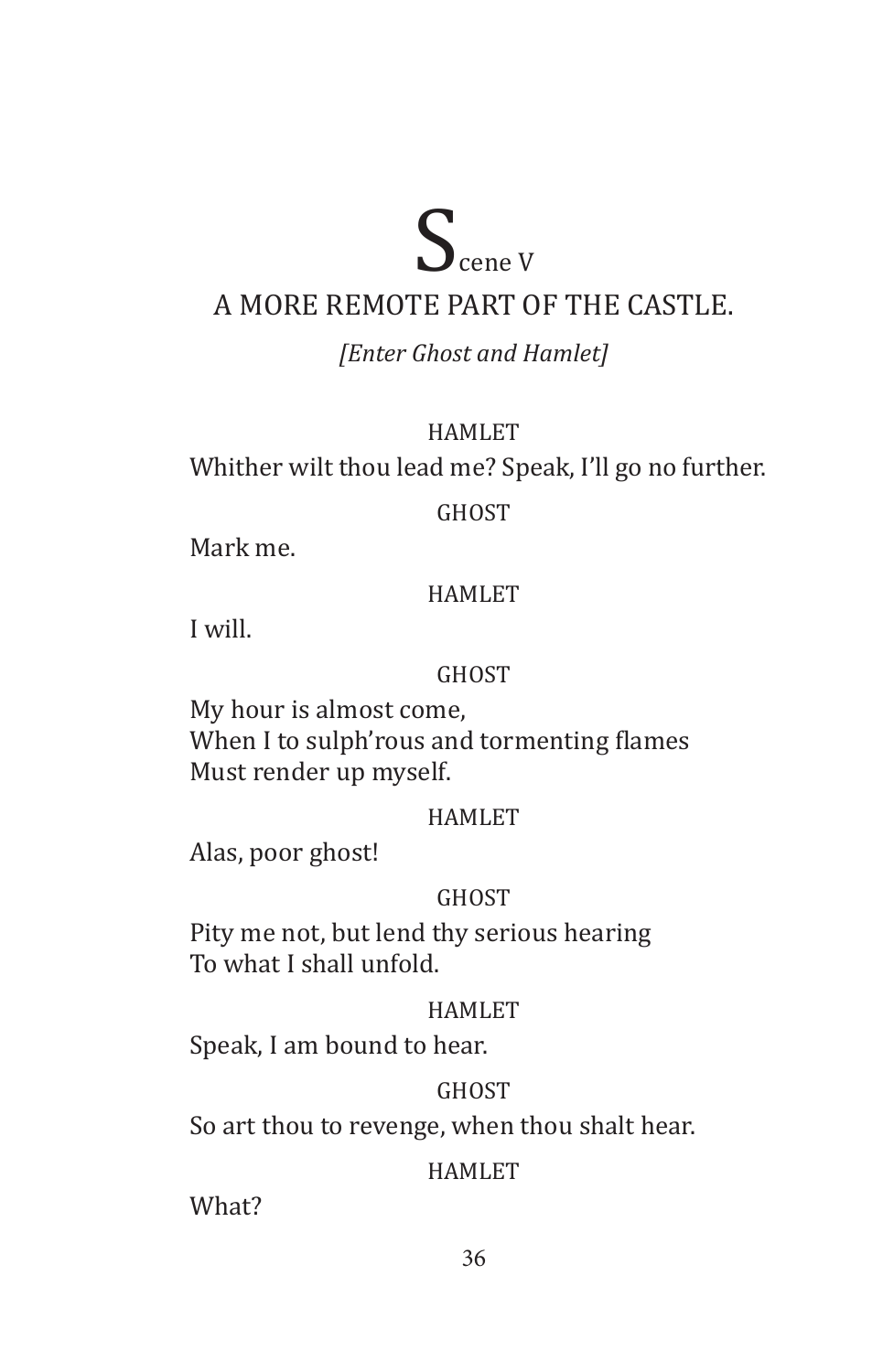#### **GHOST**

I am thy father's spirit, Doom'd for a certain term to walk the night, And for the day confin'd to fast in fires, Till the foul crimes done in my days of nature Are burnt and purg'd away. But that I am forbid To tell the secrets of my prison-house, I could a tale unfold whose lightest word Would harrow up thy soul; freeze thy young blood, Make thy two eyes like stars start from their spheres, Thy knotted and combined locks to part, And each particular hair to stand on end Like quills upon the fretful porcupine. But this eternal blazon must not be To ears of flesh and blood. List, list, O, list! If thou didst ever thy dear father love—

#### HAMLET

O God!

#### **GHOST**

Revenge his foul and most unnatural murder.

#### **HAMLET**

Murder!

#### **GHOST**

Murder most foul, as in the best it is; But this most foul, strange, and unnatural.

#### HAMLET

Haste me to know't, that I, with wings as swift As meditation or the thoughts of love May sweep to my revenge.

#### **GHOST**

I find thee apt; And duller shouldst thou be than the fat weed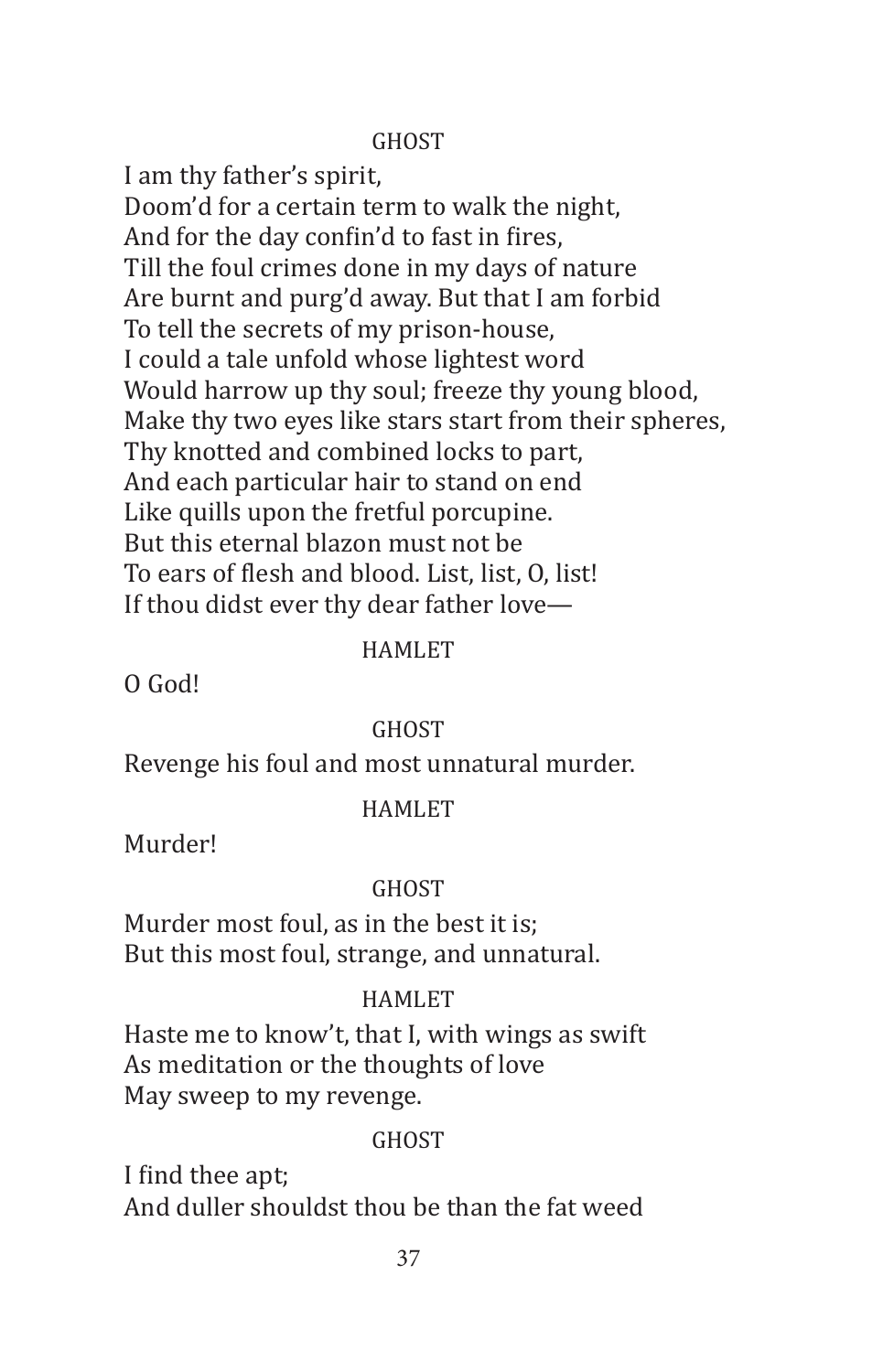# **ACT II**

# $S_{\text{cene I}}$

## A room in Polonius's house.

#### *[Enter Polonius and Reynaldo]*

#### POLONIUS

Give him this money and these notes, Reynaldo.

#### REYNALDO

I will, my lord.

#### POLONIUS

You shall do marvellous wisely, good Reynaldo, Before you visit him, to make inquiry Of his behaviour.

#### REYNALDO

My lord, I did intend it.

#### POLONIUS

Marry, well said; very well said. Look you, sir, Enquire me first what Danskers are in Paris; And how, and who, what means, and where they keep, What company, at what expense; and finding By this encompassment and drift of question, That they do know my son, come you more nearer Than your particular demands will touch it. Take you as 'twere some distant knowledge of him, As thus, 'I know his father and his friends, And in part him'—do you mark this, Reynaldo?

#### REYNALDO

Ay, very well, my lord.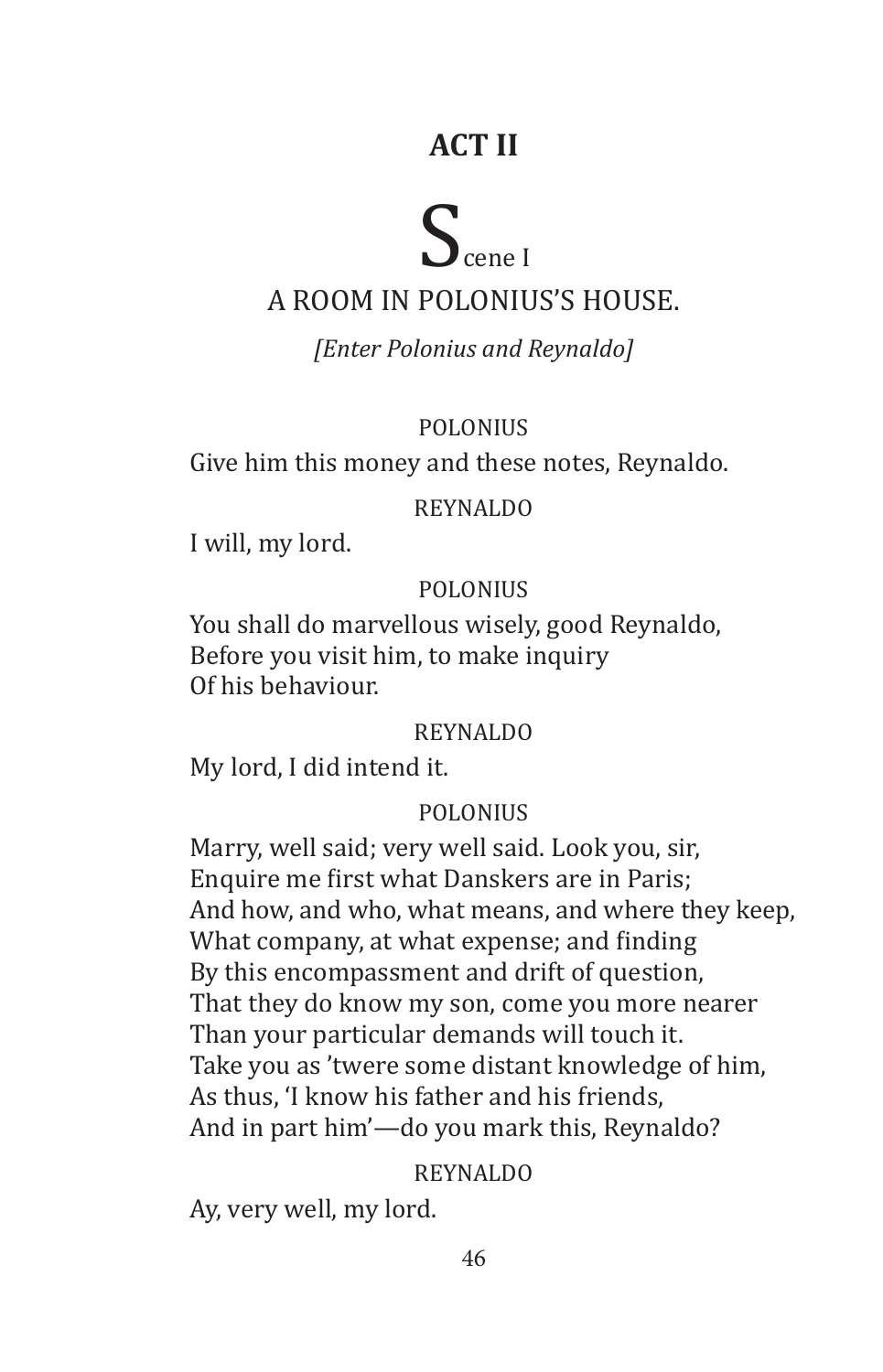#### **POLONIUS**

'And in part him, but,' you may say, 'not well; But if't be he I mean, he's very wild; Addicted so and so;' and there put on him What forgeries you please; marry, none so rank As may dishonour him; take heed of that; But, sir, such wanton, wild, and usual slips As are companions noted and most known To youth and liberty.

#### REYNALDO

As gaming, my lord?

#### POLONIUS

Ay, or drinking, fencing, swearing, Quarrelling, drabbing. You may go so far.

#### REYNALDO

My lord, that would dishonour him.

#### POLONIUS

Faith no, as you may season it in the charge. You must not put another scandal on him, That he is open to incontinency; That's not my meaning: but breathe his faults so quaintly

That they may seem the taints of liberty; The flash and outbreak of a fiery mind, A savageness in unreclaimed blood, Of general assault.

#### REYNALDO

But my good lord—

POLONIUS Wherefore should you do this?